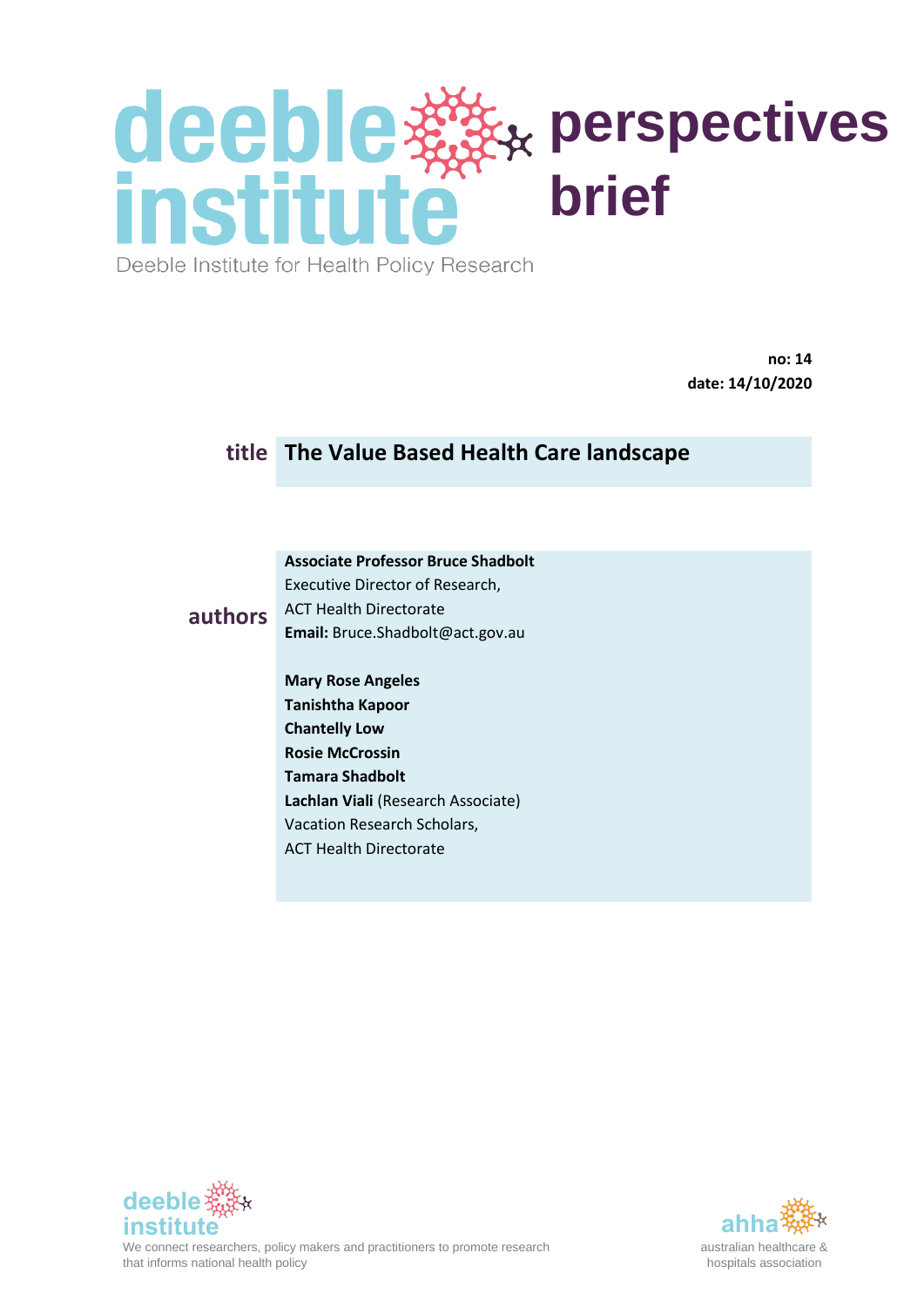



**background** A growing number of healthcare organisations are embarking on a Value-Based Healthcare (VBHC) journey (1), and research exploring success factors to implementation provides encouraging insights [\(2-5\)](#page-15-0). As Australia considers the potential of VBHC as a new direction in the delivery of its healthcare and funding, understanding the implementation landscape is a critical step (1).

> As a precursor to VBHC, in the 1990s, clinical champions in the Australian Capital Territory (ACT) showed interest in scaling health-outcomes infrastructure across the public health system [\(6,](#page-15-1) [7\)](#page-15-2). However, implementation failed, mainly due to political and bureaucratic doubt over the benefits, and the lack of a clear overarching strategic framework. For example, the health outcomes infrastructure of the time required significant investment in information technology, but was unable to attract investment against competing priorities, such as the quality-improvement movement [\(8\)](#page-15-3).

In contrast, clinical engagement was secured through key champions, and the belief of the clinical specialist colleges that prioritising health outcomes would advance clinical practice.

Government pilot projects trialling care coordination demonstrated mostly null results, suggesting long segments of integrated care packages and patient outcomes had a complex relationship  $(9)$ . This finding subsequently led researchers to use shorter segmented care pathways and treatment models in the hope of identifying better outcomes [\(10\)](#page-16-1).

#### **So how does this landscape look today?**

There is now political and bureaucratic interest in establishing VBHC in Australia; with several state jurisdictions developing ICT infrastructure and trial projects to support the advancement of VBHC. Broad implementation of VBHC is seen as the 'long game' ([11\)](#page-16-2).

The momentum in 'traditional' health outcomes studies has waned and shifted towards collaborative trial networks and registries, both nationally and internationally [\(12,](#page-16-3) [13\)](#page-16-4). However, pessimism among some clinicians around the motives of governments and healthcare organisations for this shift remains, particularly in regards to cost components [\(14-](#page-16-5) [16\)](#page-16-5).

By consulting with key opinion leaders from seven countries (Table 1), including Australia, this paper attempts to understand the factors that are likely to contribute to the success of VBHC implementation in this country.

Through examining national and international success stories, we hope to highlight the lessons of the 1990s, where the implementation of the health outcomes model was expected to succeed simply because of the benefits accrued to patients.

The current complex landscape of stakeholders, and adaptive care models, suggests that many factors will need to 'line up' for VBHC to be successfully implemented at a large-scale  $(17)$ .



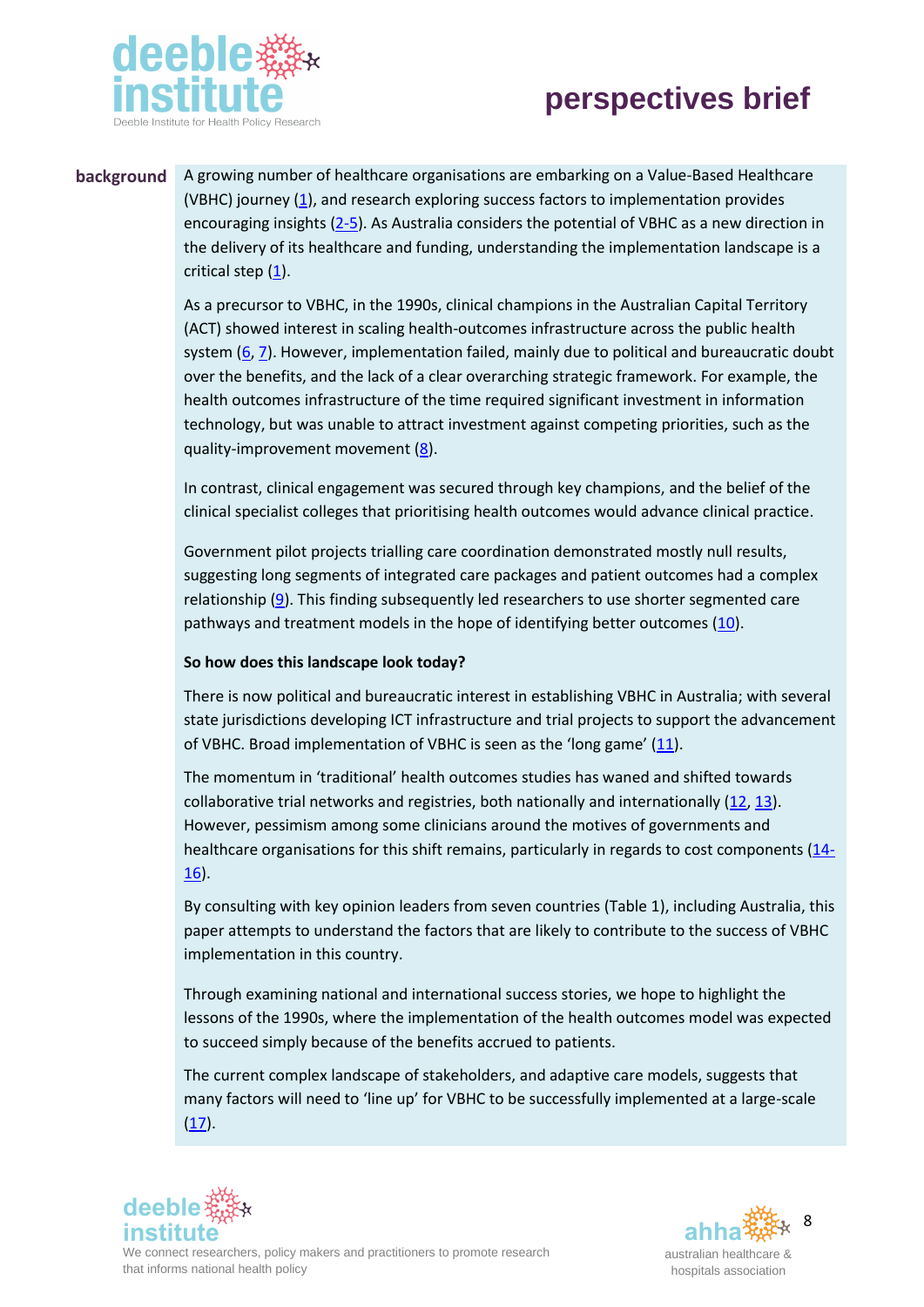

#### In Australia, VBHC is being conceptualised and implemented through state-based projects. For **the VBHC implementation** example, the New South Wales (NSW) Health Ministry has developed an outcomes framework, **landscape** built to scale up and transition into a value-based model  $[11]$ . The Department of Health and Human Services Victoria (Vic), has leveraged clinical interest in trials and registries, and its strength in health economics, to initiate a move towards VBHC  $[18]$ . Other states in Australia are taking a less direct approach, implementing VBHC through their strengths in clinical fields such as cancer, stroke, diabetes or technology [\[19\]](#page-16-8). Internationally, health system transformation towards VBHC is regarded as a dynamic process involving a clear overarching strategy [\[17,](#page-16-6) 20]. **success factors**  The key success factors, based on literature, to implementing VBHC have been identified as typically falling into the following themes (Figure 1): **for VBHC implementation** 1. Stakeholders engagement in collecting<br>and measuring health outcomes with<br>active involvement of the government<br>facilitated by IT systems. Noting<br>patient's as co-producers. patients as co-producers.<br>2 Determination of standards in what to<br>measures and adopting appropriate<br>choice of instruments, noting patient's<br>role in co-designing outcome<br>measurements. 3. Measuring true cost data per medical<br>condition 1. Providing opportunities forwin-to-<br>win approaches through rewards and<br>incentives 1. Customized according to health system<br>needs which holds and process clinical<br>data. PROMs, registries, and electronic<br>health records integrated with analytics 4. Preparation of risk management plan 5. Using the data collected for<br>benchmarking 2 Routine and efficient communication strategies 2. Significant and realistic timeframes strategies<br>3. Change in organizational culture,<br>leadership and management<br>supportCulture based from Trust and<br>transparency Defining value and effective during implementation of the system during implementation of the system<br>3. IT system that enable data linkage.<br>shared information, and interoperability<br>of the system data collection **Development and structuring**<br>effective information and **Behavioral Change** computing technologies **VBHC success** factors to implementation Development and structuring<br>integrated practice units and<br>care pathways **Policy, Planning and Reforms** 1. Political will, support, and collaboration focus on patients<br>health outcome 1. Organization leadership and<br>management 2. Coordination of national and regional health system that is 2. Patient engagement, participation and<br>role as co-designers in this system patient-centered **Economics and finance**<br>(bundled payments) 3. Stronger policy that will support the change and the flexibility<br>to adjusted reforms according to local setting and environment 3. Physician engagement and staff<br>engagement 4. Quality primary care with a huge role<br>in preventive care measures and as<br>gatekeepers in the system. 4 Real-world evidence as a quide for decision 4. Real-world evidence as a guide for decision<br>5. Good understanding of ethics application and submissions and<br>access to legal services 1. Sizeable incentives that are enough to offset the efforts of the providers 2. Alignment of measurement and<br>performance threshold benchm S. Clinical decisions embedded from<br>evidence based-medicine 6. Adequate time, resources and expertise in placed during and<br>prior commencement of the system .<br>harking 3. Clinician's engagement 6. Effective education and trainings of 7. Alignment of goals, expectations, payments, and accountability, as well as consistent efforts in rolling out this system 4. Data and quality improvement support healthcare providers and nonclinical staffs T. Gradual implementation and structuring<br>of IPU and care pathways, and<br>appropriate choice of most cost-effective<br>location for the delivery of care

**Figure 1:** Success factors to VBHC implementation.

- value, health outcome measurement and data,
- information technology (IT) and information system (IS),
- care pathways and integrated practice units (IPU),
- economics, finance and bundling payments,
- policy, planning, and reforms and

**deeble**笼没k **institute ahha**

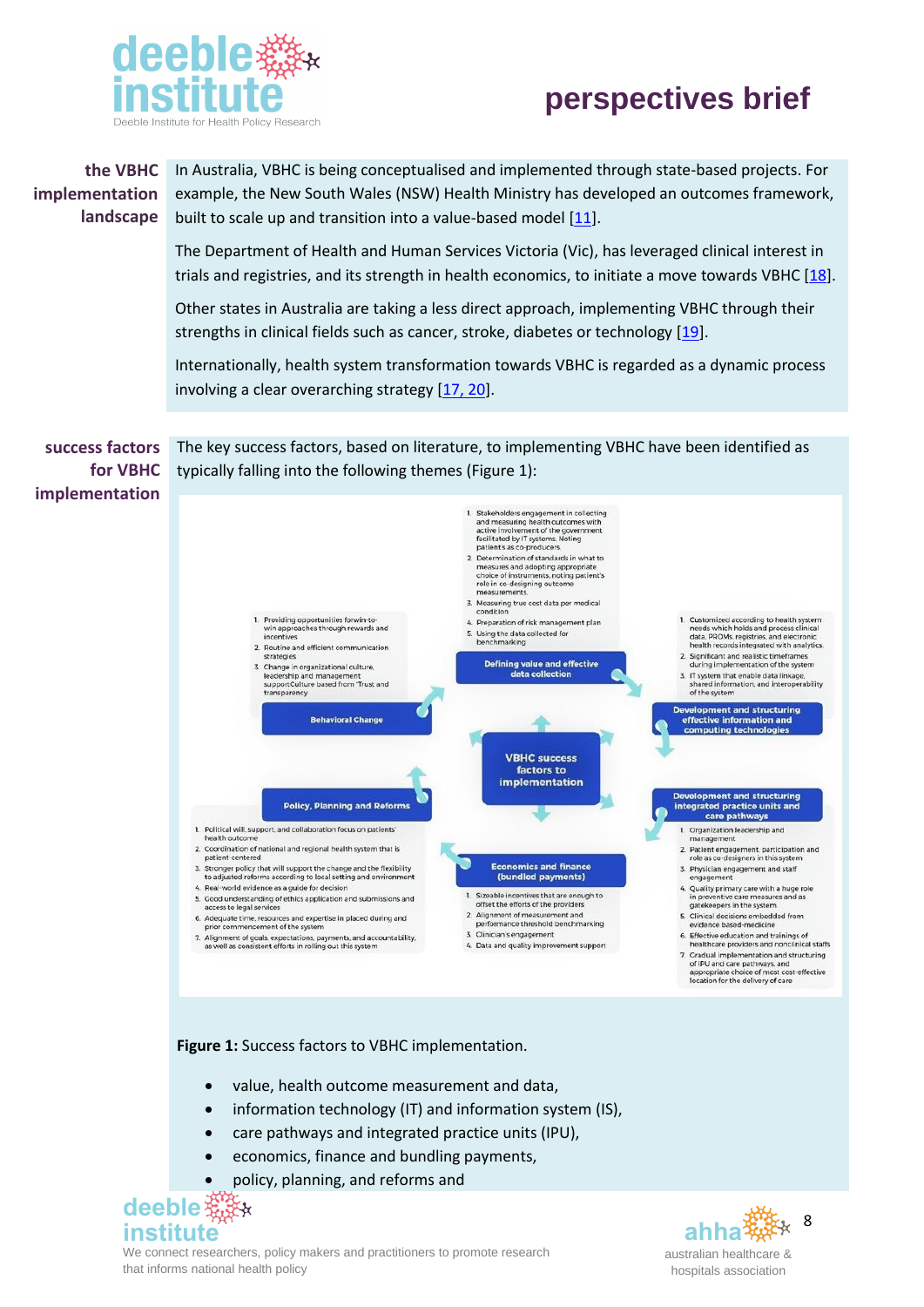

• behavioural change, including areas of clinical leadership, team-based care and consumer engagement in co-design.

In order to further understand the factors that led to the success of (VBHC) implementation, between December 2019 and February 2020, we consulted 16 key opinion leaders representing diverse health service organisations, universities and international experiences<sup>1</sup> (Table 1).

| <b>Organisation Type</b>                       | <b>Position of Opinion Leader</b>                                                                                    | <b>Speciality</b>                      |
|------------------------------------------------|----------------------------------------------------------------------------------------------------------------------|----------------------------------------|
| American Private Enterprise                    | Consultant in the health industry                                                                                    | <b>Health Economics and</b><br>Finance |
| <b>Australian University</b>                   | Professor at a Group of Eight Australian university with expertise<br>in Health Economics                            |                                        |
| <b>Australian University</b>                   | Professor with extensive experience in Australian healthcare<br>system and policy                                    | Policy, Health System<br>and Change    |
| <b>Dutch Private Association</b>               | Managing director of a cooperative association of 7 teaching<br>hospitals across The Netherlands established in 2010 |                                        |
| <b>British University</b>                      | Key player in the reform of the United Kingdom's healthcare<br>system                                                |                                        |
| <b>Australian Government</b><br>Organisation   | Health secretary of an Australian jurisdiction implementing VBHC                                                     |                                        |
| Australian Government<br>Organisation          | Chief Executive Officer in Australian oral healthcare                                                                |                                        |
| Australian University-<br>Group of Eight (Go8) | Research Program Manager                                                                                             |                                        |
| Swedish University Hospital                    | A Professor from a teaching hospital in Sweden                                                                       |                                        |
| Australian Government<br>Organisation          | Representatives of an Australian jurisdiction refocusing towards<br><b>VBHC</b>                                      |                                        |
| <b>Australian University</b>                   | Associate Professor with expertise in health outcomes research<br>and consulting                                     | <b>Patient Outcomes</b>                |
| <b>Australian University</b>                   | Director of a benchmarking organisation                                                                              |                                        |
| <b>Australian Government</b><br>Organisation   | Manager for Clinical Information and Decision Support                                                                |                                        |
| <b>German University</b>                       | Founder of a clinic implementing VBHC                                                                                | Implementations in<br>Practice         |
| Swedish Institute                              | Director of a University Hospital implementing VBHC                                                                  |                                        |
| American Private Company                       | Co-founder of benchmarking and data set company                                                                      |                                        |
| Japanese University                            | Expert in health care system reform in Japan                                                                         |                                        |

**Table 1.** Description of opinion leaders in the study.

 $1$  56% (n=9) were Australian based and 44% (n=7) were from overseas. Semi-structured interviews ranged in duration from 24 to 101 minutes (mean = 46 mins, SD = 19.5 mins). Interviews were recorded, and audio amounted to 730 minutes, which was transcribed verbatim. Transcribed data yielded 158 pages of singlespaced text.



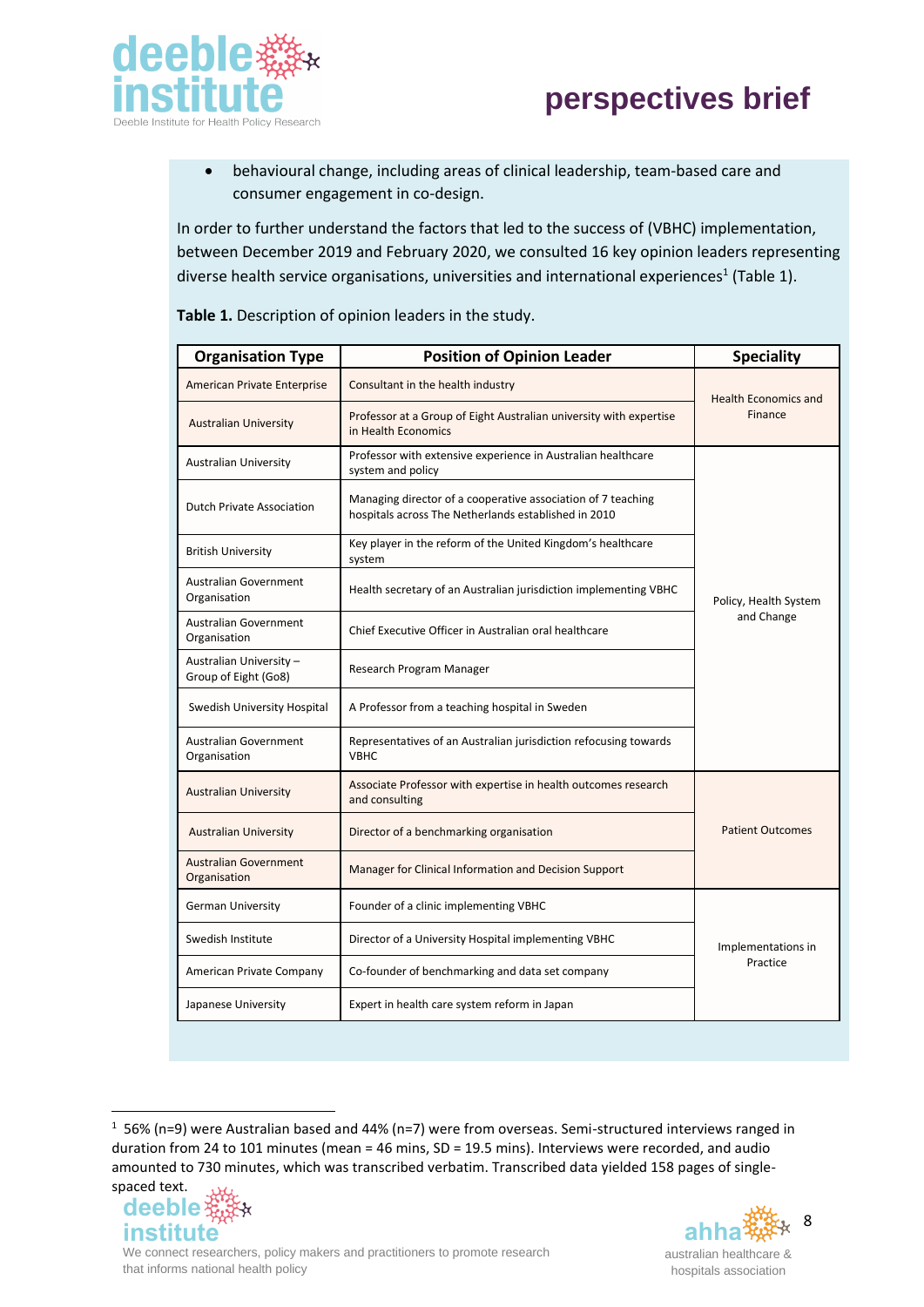

The complexity of these factors has been identified as one of the most significant hurdles to implementation [\[20,](#page-17-0) [21\]](#page-17-1).

From among the six thematic codes identified in Figure 1, opinion leaders further identified and agreed on eight global success themes (Figure 2), with each theme containing a number of organising themes. Themes were focussed across macro, meso and micro levels, with defining VBHC placed at the centre of a dynamic relationship with:

- transformation of care,
- improving practice,
- politics, policies and legislation; and
- health system resourcing.

The success of these relationships is moderated by:

- clinical
- engagement
- communication and
- strategy.

All of these thematic dimensions are shaped more broadly by the implementation strategy (influencing resource, risk and process management, and the strength of the leadership).



**Figure 2:** Eight Themes associated with VBHC implementation, as identified by healthcare opinion leaders

Themes were found to be more theoretically focused, rather than the activity or topic type themes identified in the literature (Figure 1).



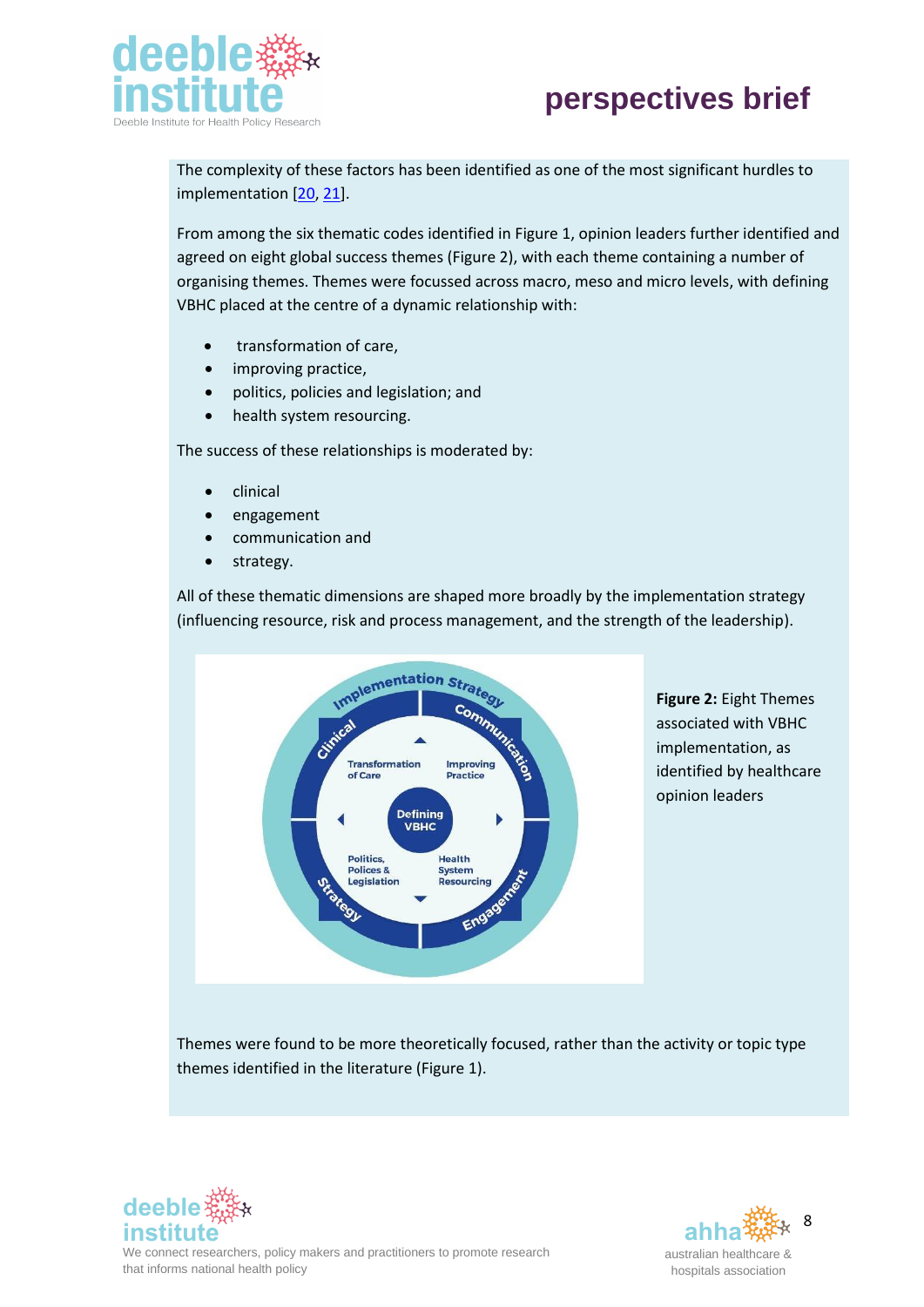

#### **defining VBHC** *Defining VBHC* (Figure 2) was identified by key opinion leaders as comprising of two organising themes, *interpretation* and *continuous evolution*, with the definition of VBHC at the heart of successful implementation.

Responses generally related to the interpretation of the Porter's definition of VHBC (Figure 3) [\[29\]](#page-17-2).

$$
Value = \frac{Outcomes}{Cost}
$$

**Figure 3:** Porter's definition of VBHC (Value equals the delivery of health outcomes that matter to the patient, over the cost of carrying these out).

For those leaders focused on a particular aspect of the equation, and/or who were influenced by their professional background, interpretation of this definition, the Porter definition, was a major challenge. For example:

*"…resistance came from doctors who looked at this equation: value equals quality over cost, and they said, "well, we think that this is just another way of saying that we should reduce costs to promote value."*

Nevertheless, continuous evolution of the meaning, and lessons, of VBHC were identified was a major success factor to implementation.

Australian participants felt there was a clear need to stipulate the separation between VBHC and cost containment. Similarly, they identified the need for more flexible measures and continuous improvement to strengthen the definition beyond Porter's more static equation, particularly given the fact that patient-reported measures vary by health condition.

Being adaptable and learning were also seen more generally, as key to success.

**transformation Transformation of care** (Figure 2) emerged prominently as the need for culture change to allow a **of care** smooth transition process to VBHC. Concepts such as:

- paradigm shift,
- teamwork and integration, and
- continuous learning,

were consistently mentioned as organising themes.

Opinion leaders voiced the need for a *paradigm shift* within healthcare, away from the current focus many countries have on cost-cutting within activity-based funding models. A paradigm shift within the structure of the health system towards prioritising and incentivising the delivery of value will cultivate a positive culture change towards the same priorities.



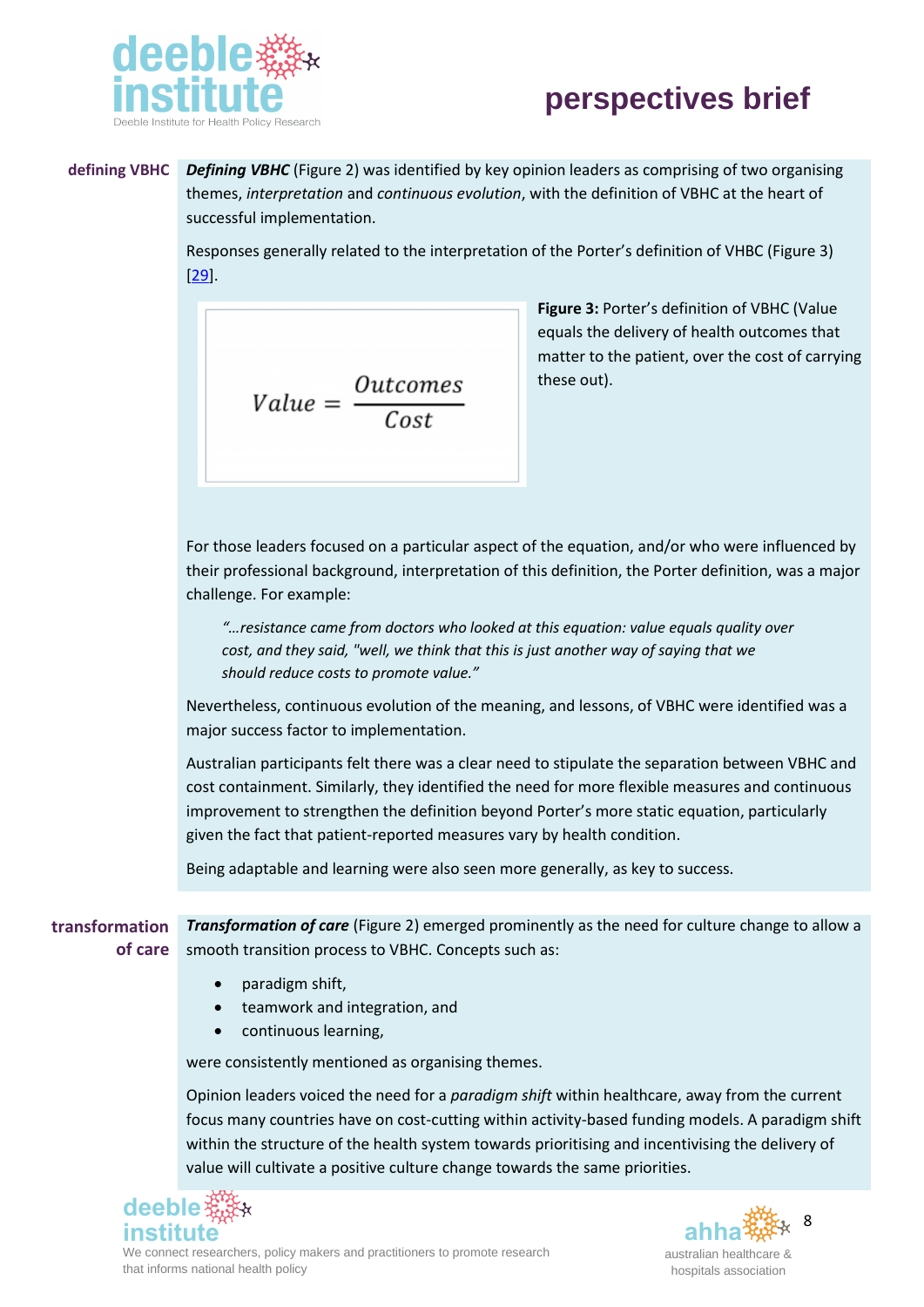



Transparency and accountability were identified as key drivers of this behavioural change.

*Teamwork and integration* were seen as being driven by transformational agents, since they require action from a committed group. For example, one opinion leader described their organisation choosing individuals who show the greatest existing interest in the VBHC approach to form a pilot study care team (from administrative staff to clinicians). These individuals trained and worked together, building a strong team culture and a highly cohesive group which facilitated successful implementation of VBHC.

*Continuous learning,* improvement and adaptation was considered a foundation to implementation,

".. *the idea is that we run a continuous improvement cycle...basically in the end, I see this as a culture change program*"

where the culture being referred to is a learning culture spreading throughout the organisation.

Other opinion leaders mentioned initiatives including commissioning partners and assist health care professionals with the interpretation and implementation of VBHC.

**improving**  *Improving practice* (Figure 2) had three organising themes around:

• measurement,

**practice**

- collection and storage, and
- using data to improve practice.

Opinion leaders identified the selection of measurement tools as being paramount to success, highlighting the importance of using appropriate and validated measurement instruments. They also discussed the benefits of having comparative data available for standardisation purposes and benchmarking.

There was also dissatisfaction with rigid processes not tailored to local jurisdictions. For example, the International Consortium on Health Outcomes Measures (ICHOM),

*"…it just would be such a shame if every jurisdiction ended up using different measures and there was no way of benchmarking or comparing"* 

*" [ICHOM] is a step in the right direction…but not sufficient. There's more that needs to be done to actually define the outcomes that matter to individuals"*

Efficient data collection methods and ICT systems were considered necessary to VBHC success, especially at the clinical level.

*"there's currently twenty-three questions in that dataset. [Our plan] is bring it down to maybe five or six questions rather than twenty-three... Because currently it takes us about 8 minutes a patient to actually collect all that data, which is quite a long time. It's quite resource intensive."*





We connect researchers, policy makers and practitioners to promote research that informs national health policy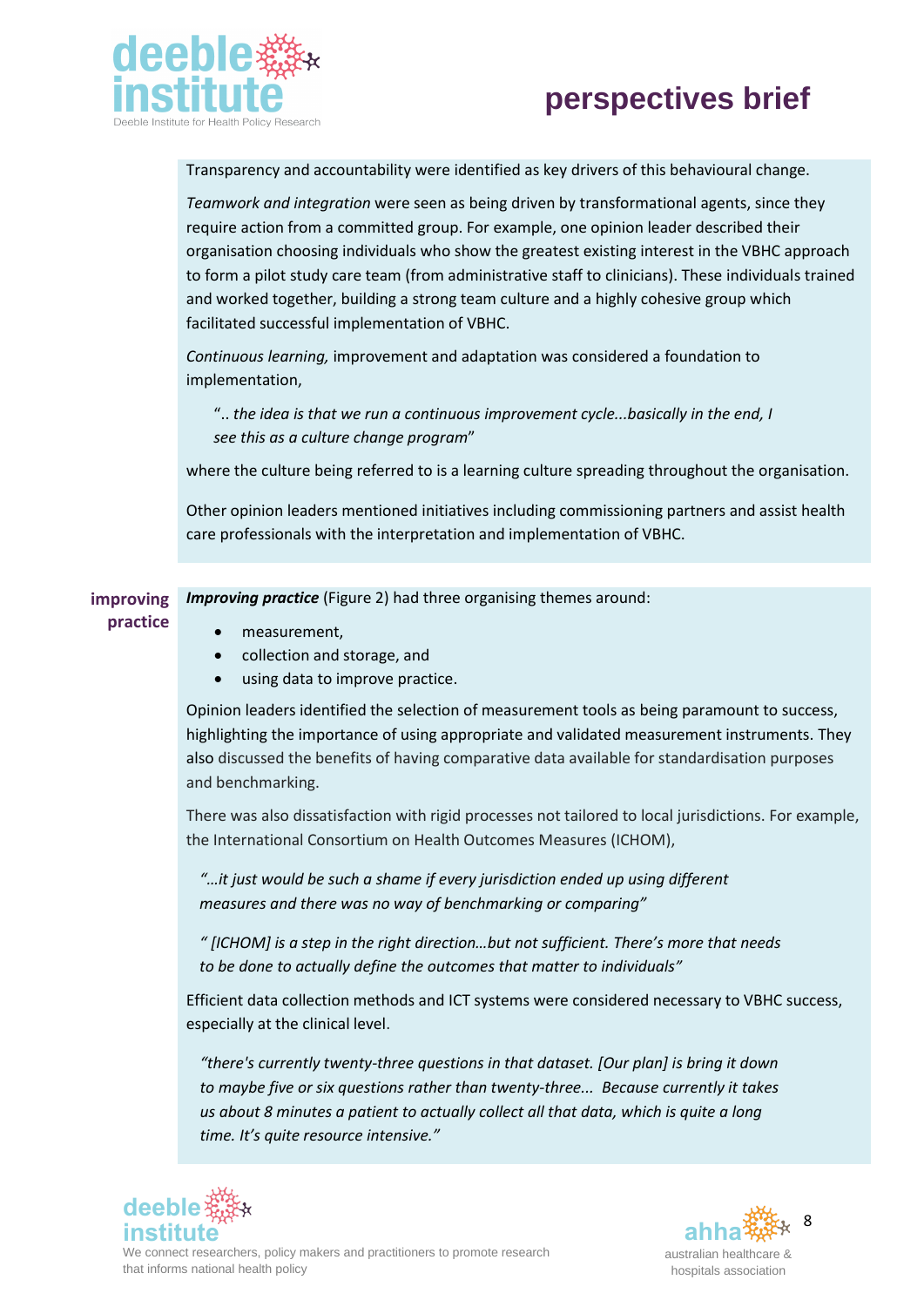

Opinion leaders conveyed the importance of establishing an ICT system that is fast, user-friendly and adaptable. It was generally agreed that the ICT system must also be dynamic and allow for continuous growth.

Another key factor raised by opinion leaders was around the need to invest adequate money, time and resources into an ICT system able to facilitate data collection from patients and minimise data errors. An interoperable ICT platform allows clinicians to view treatment and patient outcomes. It also provides different clinicians and administrators from across the healthcare system with access to information to support better integration of care.

Several opinion leaders also expressed the necessity of allowing patients to be able to view some outcomes data and making aggregate data available to policy makers to generate better, evidence-informed guiding policies.

*"…ICT systems that are interoperable that allow clinicians to collect data in real time, use it in real time to inform care and clinical variation…your patients could provide direct and timely feedback to you around the outcomes or experiences of care that matter to them."* 

The potential of VBHC to reduce uncertainty in the healthcare system was a selling point for many of the opinion leaders.

Several opinion leaders discussed the importance of delivering high value and standardised care to every patient. It was also acknowledged that maintaining a standard level of care is difficult, but a pragmatic approach is required. With regard to the Managing Director of seven teaching hospitals across the Netherlands discussed the way in which '*real world outcomes'* can be used as a "*continuous learning and improving*" tool. By doing so, "*we are able to define* [their] *standard of care and practice*". This point was emphasised by several other opinion leaders.

Opinion leaders considered VBHC's potential to improve health literacy in patients, as well as fostering more open conversations between patients and clinicians. It was thought that clinicians and patients could "*work through* [outcome data] *together*" as patients are able to "*discuss their concerns*" with clinicians more openly. Open conversations foster a relationship of trust between the clinician and patient, allowing patients to make better-informed decisions regarding their treatment.

*"....how can we use data outcomes, data and also decision-support tools to improve the conversation that doctors have with their patients and to make patients able to basically have better-informed decision making together with their doctor, to have a bigger influence on what kind of treatment they will receive?"* 

**political, policy and legislative environment** The theme of *Political, Policy and Legislative Environment* (Figure 2) encompasses the complexities of authority and autonomy between political structures and the associated health systems and bureaucracy.





We connect researchers, policy makers and practitioners to promote research that informs national health policy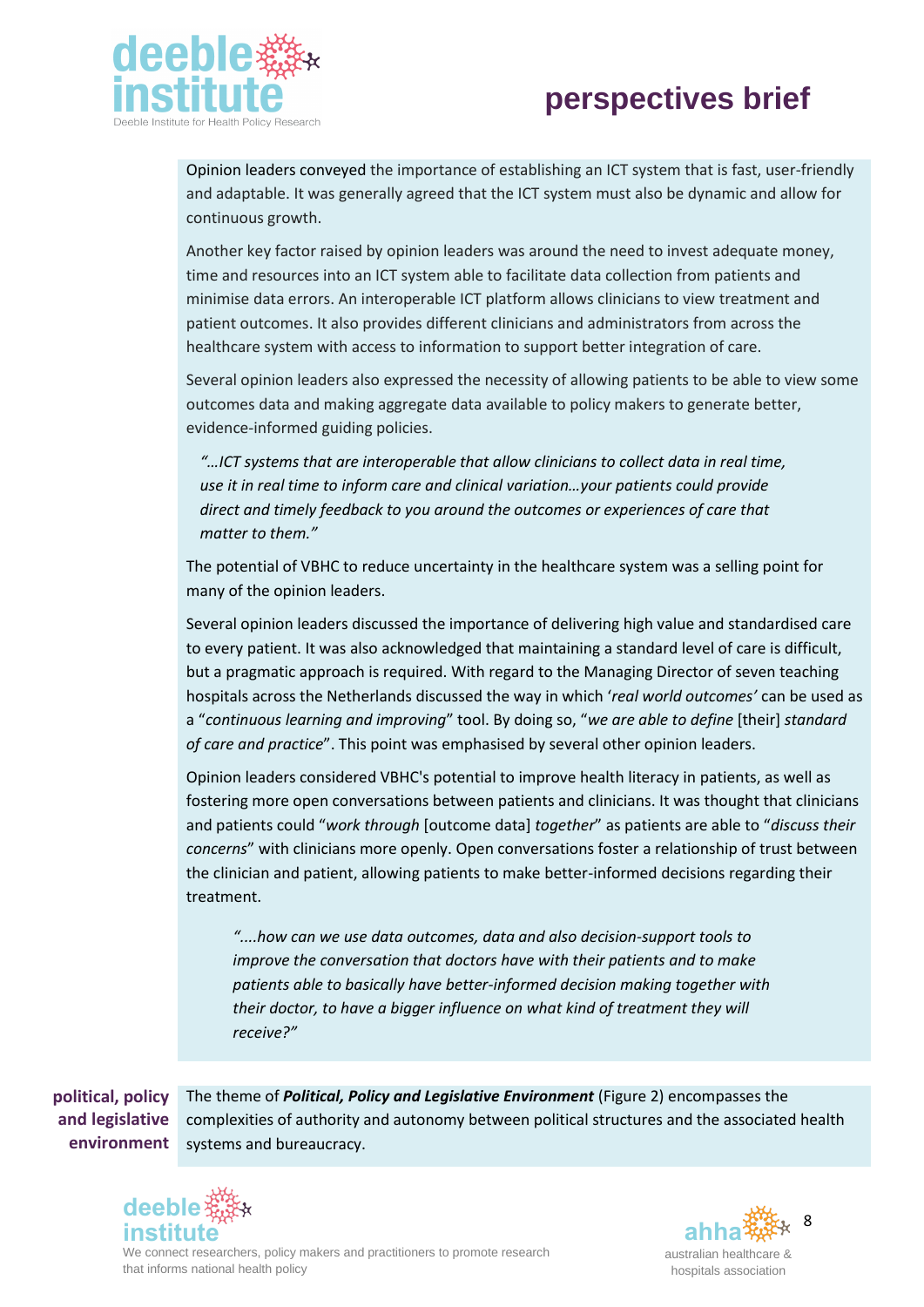



This global theme covers the organising themes of:

- Policy making and Legislation,
- Political Incentives and Politicisation,
- Funding Models, and Autonomy.

Among the opinion leaders, *Policy making* was viewed as important for forming a coherent approach to VBHC. It provides momentum, as well as bringing together aspects of the health system to drive change.

*"[When you have] a more overarching policy intent or something that sort of brings the organisation together, everyone will find something to put their hand on and say, that's what we're doing in terms of Value-Based Healthcare."*

*Engaging politicians* is an important step to overcome political scepticism or disinterest. An opinion leader working as a Chief Executive Officer in healthcare described the role of politicians in providing interest and support for pilot projects as paramount to health system reform.

An Australian academic with extensive experience in health systems described the inevitability of politicisation of winners and losers in the reform process.

"*What's inevitably going to happen is that some people in the system are going to get paid less when you make that change. There's going to be winners and losers. And so that becomes then a political process."*

However, political 'buy-in' to VBHC is far from guaranteed.

An opinion leader of a pioneering overseas clinic implementing VBHC reflected on their visits to politicians who seemed theoretically interested but did not make national changes because introducing VBHC policy was not "appealing".

Opinion leaders highlighted that ministers would not want to take on the responsibility of risky changes affecting areas like elective surgery or emergency departments. They also cite this as a reason behind the popularity among politicians for VBHC programs to be conducted in small or non-contentious areas.

A more efficient method of political engagement may be an evidence-informed process, whereby the proven benefits of VBHC are included in planning processes. This will be crucial in the initial stages of gaining support for VBHC. As a Chief Executive Officer in an Australian healthcare organisation describes:

*"We've been talking to [politicians] in relation to what this might look like and really what most governments are saying at the moment is show us the proof that this works."*



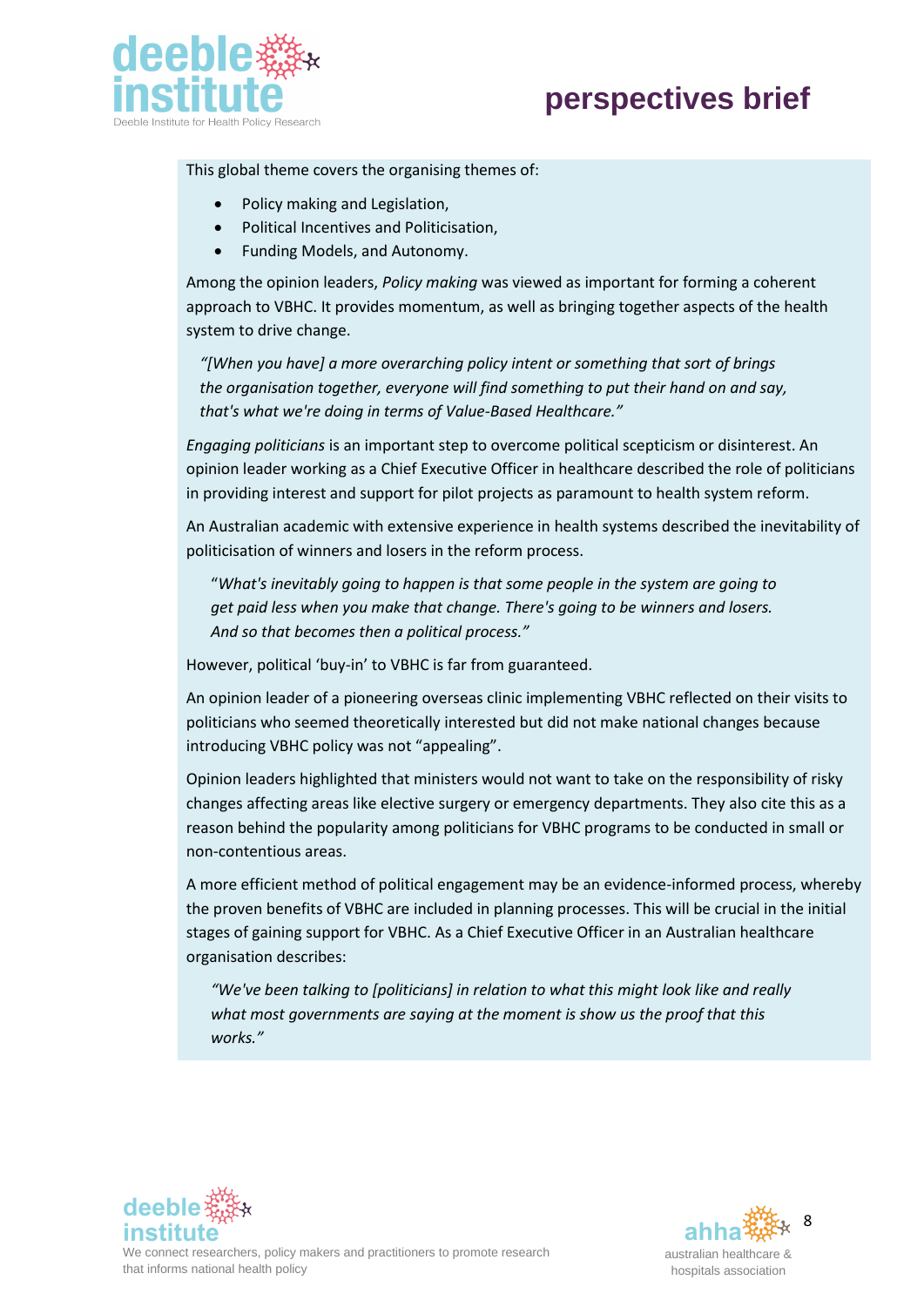

Opinion leaders described their ongoing process of reporting indicators of VBHC's short and longterm gains to their funders. They believed this provided a useful tool in ensuring they are able to continue to deliver the highest value program possible.

*Funding models* emerged as an important organising theme. Different funding systems create different incentives embedded into the system.

A Chief Executive Officer in an Australian healthcare organisation described the need for a funding policy framework in line with the objectives of a VBHC system. An opinion leader from a Swedish clinic implementing VBHC spoke about the motivation to deliver and document better outcomes induced by payments based on value achieved.

Another opinion leader, a key player in the reform of the United Kingdom's healthcare system, summarised the mechanism by which payments can create health system change:

*"The first thing you have to do to change the payment mechanisms would be change the payment… then you will change all of the behaviours. And people won't have a choice. Then you're not looking at culture change. Then it becomes just a business decision."*

A Professor from a VBHC teaching hospital in Sweden described that paying for value presents significant and unavoidable challenges.

Other opinion leaders described the necessary period of data collection before payment for value can occur; but that even before this, how investing into areas of the system doing VBHC well is an excellent strategy to foster change in the whole system.

Changing existing bureaucratic reform agendas can prove arduous. An Australian opinion leader described the difficulties they encountered implementing a bundled payments system because of the National Health Reform Agreement committing states and territories to activity-based funding. This is despite the fact that a blended model may be possible even when working within the framework of activity-based funding. (*Note.* the 2020-25 Addendum to this Agreement authorises the Independent Hospital Pricing Authority to work with states and territories to implement two-year trials of innovative funding models including bundled payments).

The managing director of seven teaching hospitals across the Netherlands indicated a blended payment system could provide a midway point between activity-based and bundled systems. They describe their use of a bonus system as an experiment in the direction of a more comprehensive bundled system, while still operating within an activity-based model.

These experiences show that between distinct payment systems, there can exist a number of blended funding methods.

*Autonomy* was an organising theme that emerged as a subtext in the interviews. It became obvious that in many of the cases where VBHC implementation had been rapid, for example in a public oral health program, there was some degree of autonomy embedded within the area of implementation.





We connect researchers, policy makers and practitioners to promote research that informs national health policy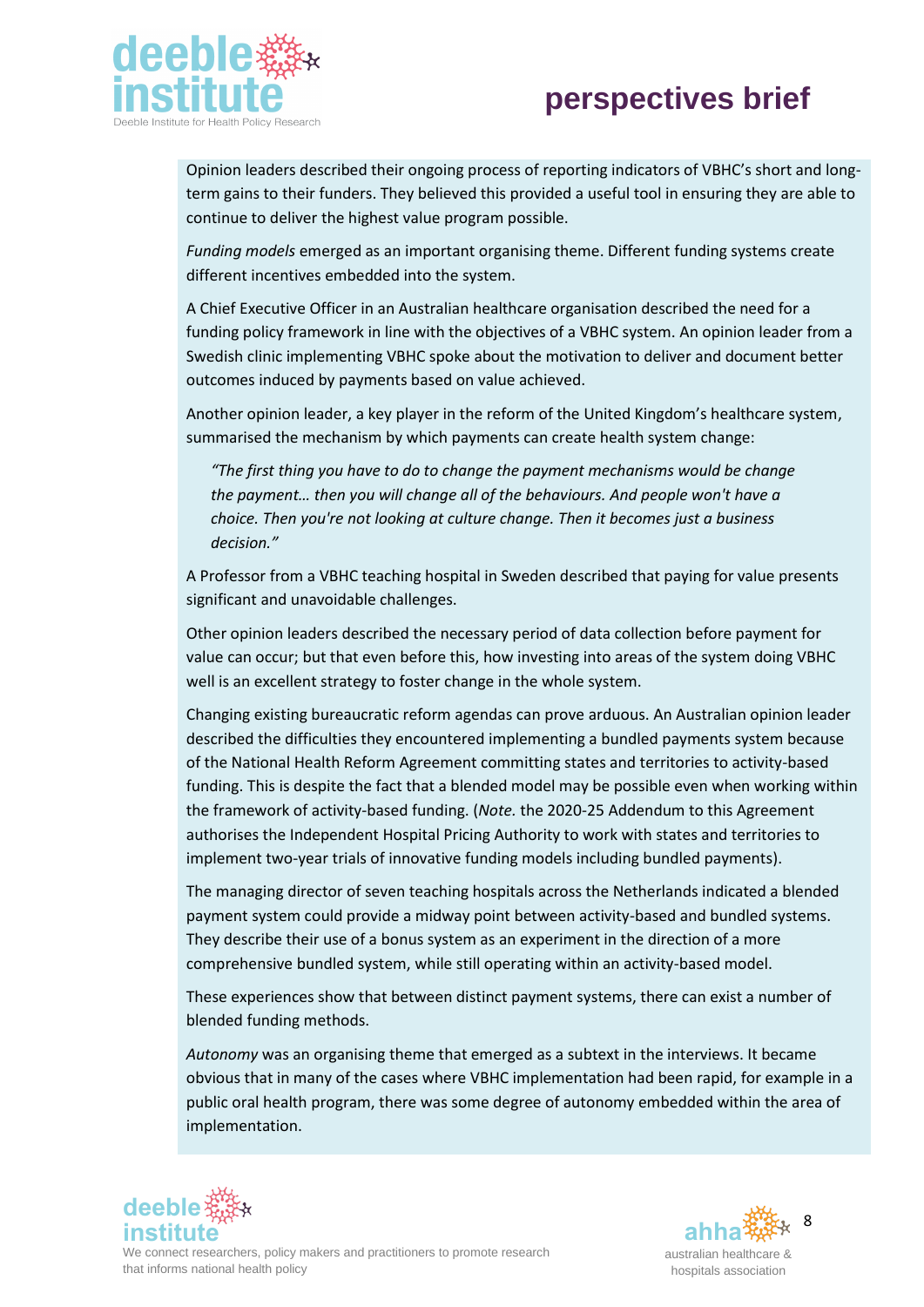



#### **health system structure and resourcing**

*Health system structure and resourcing* (Figure 2) encompasses balance between individual demands and population needs.

The term 'cost avoidance' was highlighted as important to the structure of VBHC.

The idea of cost avoidance was well-summarised by an opinion leader from NSW Health who outlined the intent of VBHC as achievement of greater efficiency from health budgets, rather than saving funds to return to their state treasury. They expressed the danger of approaching VBHC as a cost-cutting measure.

An opinion leader from a teaching hospital in Sweden described the ongoing process of benchmarking outcomes and evaluating processes to achieve true value. They promoted the idea of rigorous and ongoing assessments of "the value of every intervention in the market", in order to reduce costs and achieve efficiency. In order to achieve this, it was considered that an authority is required defining best practice for critical conditions with reference to evidence-based literature, as well as consultation with clinicians.

Within the broader process of evaluation, disinvestment from low value care and investment into higher value care play crucial roles. Opinion leaders describe the need to disinvest from services which exhibit unwarranted clinical variation, poor quality care or low volume of services.

Accountability is closely linked to efficiency. The importance of accountability is in both disinvesting from low value activities but also in creating culture change where actors are aware of their resource use and possible wastage in the context of a health system with limited resources. When appropriate and informed, disinvestment allows for a more significant investment into higher value care.

An opinion leader, a consultant with over 20 years' experience in the health industry, described the cost-efficient, high-value opportunities presented by restructuring the system to allow for higher-value care as critical to unlocking the full potential of VBHC.

*"…if you're saying that we should have fewer diabetes patients in hospitals because they should be treated in primary care, primary care may say we're overloaded. We can't take more of these patients, so we sent them to the hospital. There's literally very little cooperation and that doesn't make the system very efficient and doesn't help the patients. So, we need to make sure that we can reconfigure the healthcare system so that we treat the patient at the right place."*

A transition to VBHC involves a shift in the health system towards preventative care and precision medicine.

*"…ultimately, you can say the match between the individual and the treatment is what we often call precision medicine. We're trying to be more and more precise. And the measurement of outcomes determines whether we have been precise or not.* 



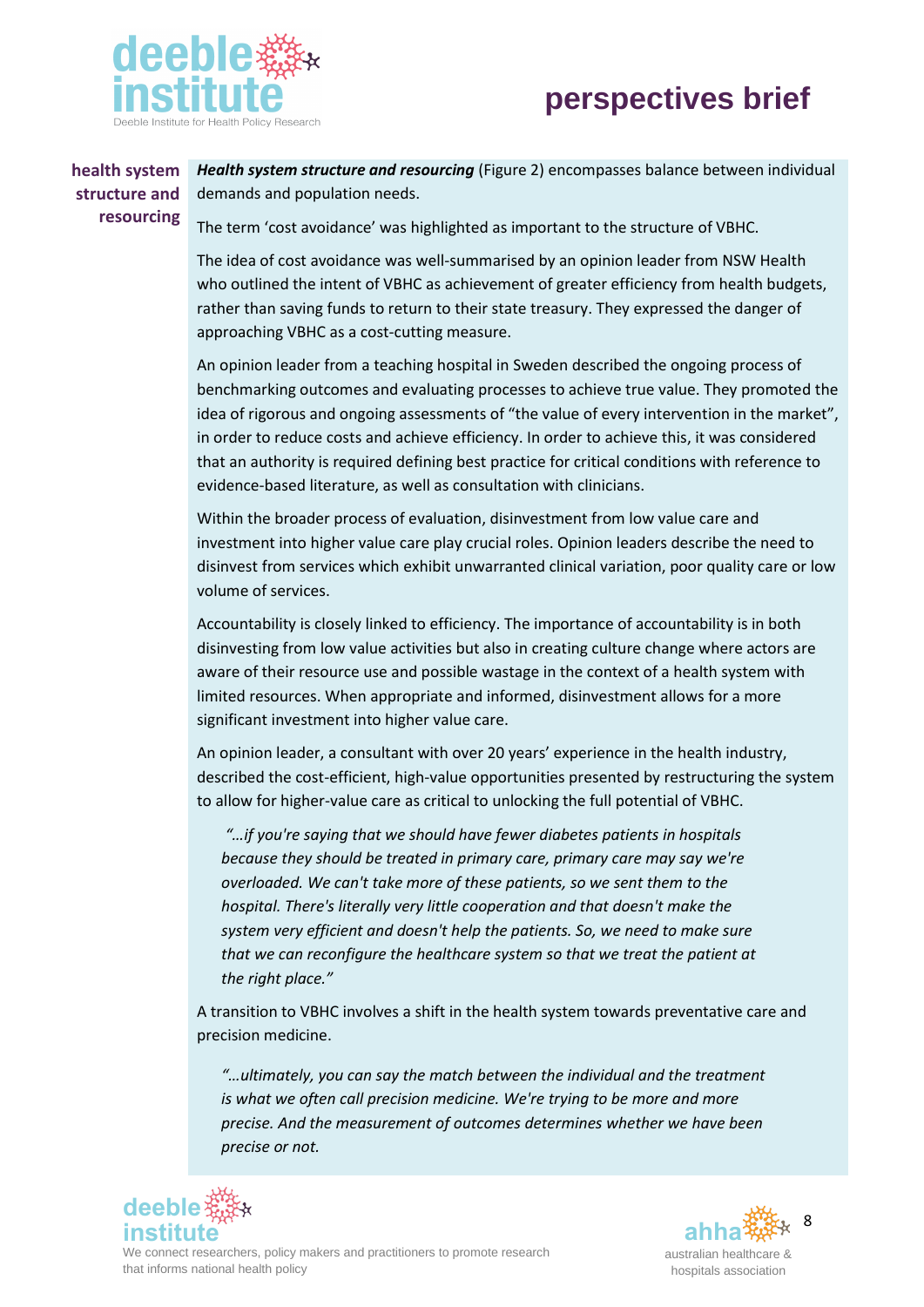

*Because if we're really good at matching an individual with the right treatment, we get good outcomes…... So that's a very central [aspect of] Value-Based Healthcare."*

#### **communication** *Communication* (Figure 2) that is clear, effective and consistent stimulates support of VBHC implementation. Within the theme of communication, the language used to convey messages to clinicians and to the public, and the importance of maintaining visibility, were reiterated by opinion leaders.

Clinician resistance to VBHC was often observed to stem from inappropriate terminology. Opinion leaders indicated that clinicians regularly misunderstood the term 'value' to solely represent cost-cutting. This misinterpretation can significantly hinder VBHC acceptance.

Some resolutions include producing a communication model that focuses on patientcentred care, while promoting the need to understand the financial benefits of efficient delivery of outcomes.

Public interest was identified as another factor driving change. An Australian opinion leader emphasised the importance of euphemism during communication. Careful use of clear language may reduce resistance and scepticism among the general public, especially if the language and meaning are careful and considered. Resistance and scepticism among the general public may be lessened when careful consideration is given to messaging.

**clinician engagement** *Clinician Engagement* (Figure 2) was clearly perceived as one of the moderating factors in the success of VBHC. Two organising themes emerged from the interviews:

- activated interests and,
- cultivated interests.

Activating interest is defined as the process of using pre-existing interest in continuous improvement and transparency to engage clinicians. Cultivating interest covers the deliberate steps to engage clinicians without pre-existing engagement enough for implementation. These two strategies are often closely intertwined.

Opinion leaders indicated that where clinicians were already interested in the idea of improving the outcomes for their patients using data, VBHC implementation was significantly less arduous. It emerged that often in pilots or initial stages of VBHC implementation, clinicians enthusiastic about data-driven improvements to care were sought out. It was also clear that the enthusiasm of clinicians needed to be consciously maintained for the program to be successful.

Cultivating interest can be done in several ways. One of the more intuitive ways mentioned was through financial incentives. Opinion leaders suggest there are other simpler ways, including providing information and the opportunity to be a part of a co-designed system. This engagement of clinicians in the design process is important:



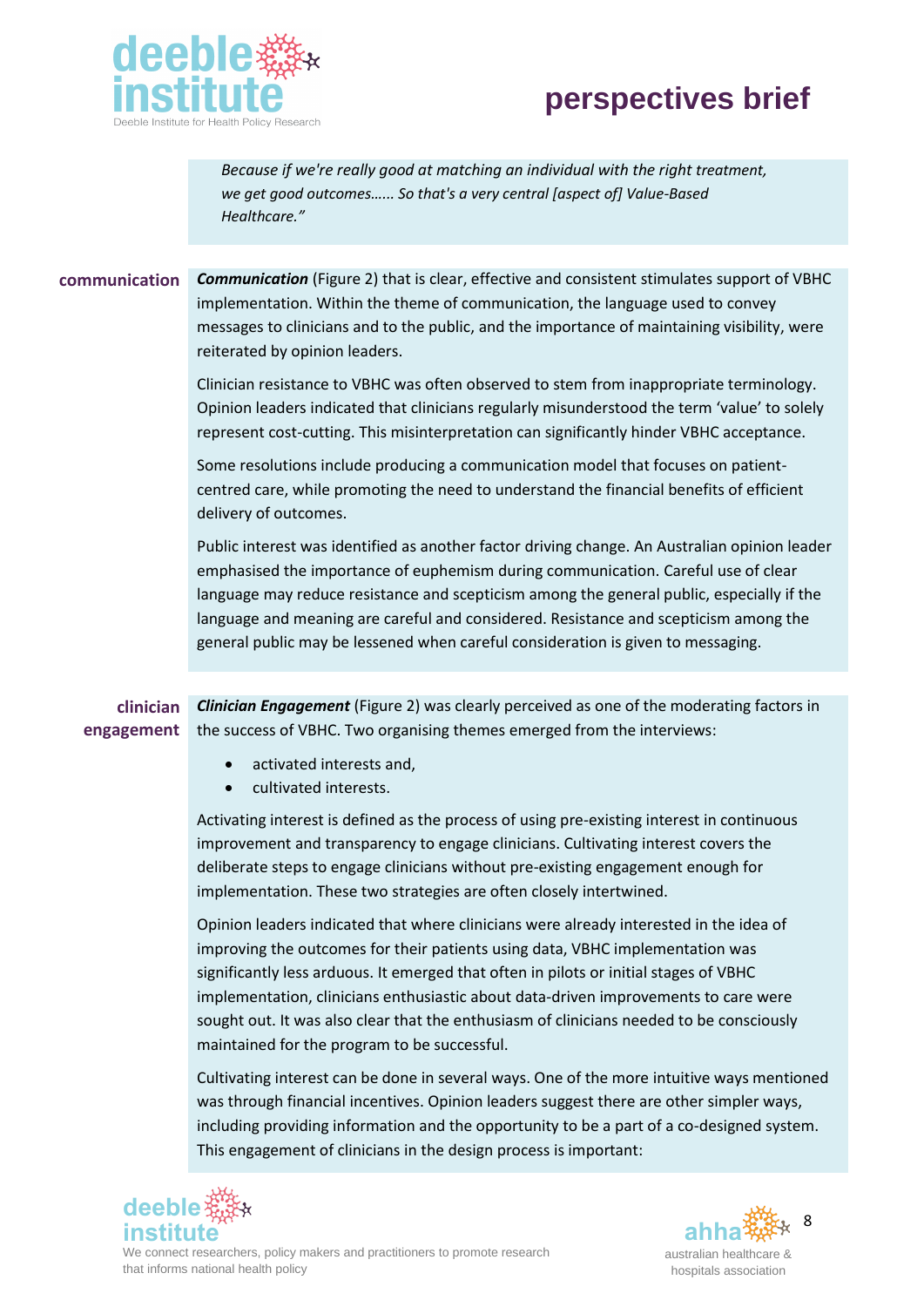



*"It's really about getting [clinicians] to understand how this is not only improving outcomes for patients, but how it's actually going to make their life more fulfilling. That it's actually going to make their day much better... So that's the work that we do with a lot of clinicians to get them engaged."*

**implementation strategy** *Implementation strategy* (Figure 2) requires strong leadership supported by patients, carers, clinicians, policymakers and governing bodies.

> Several opinion leaders emphasised the importance of being aware and being prepared for resistance to change, failures, delays, and unforeseen circumstances. The management of risk makes VBHC a cyclical and dynamic process.

*"...having permission to fail. So saying that it may not be right the first time, we may not have the clinical workflows right. We may not have the data right. But if we don't have it right, let's refine and assess what that may be to go forward with and then let's redesign and implement and test it again."*

Opinion leaders recommended starting with the reporting of patient outcomes and a focus on the engagement of clinicians to start the movement. Communication engagement was one of the moderating strategies that was adopted by champions early, who stated that the key determinants of success for VBHC are to appropriately message the goals of projects and to engage clinicians and patients.

*"If you want to start, I would start with … outcome measurement… …I would say that that's the first thing, is getting the people on board, changing their mindset and then starting small pilot projects central to actually get it implemented."*

Adequate resources such as time, funds, expertise and workforce prior to the implementation were identified as factors for success, and opinion leaders emphasised the need for realistic timelines.

Two different views from Australian opinion leaders were around determining the scalability of the project according to its local setting. One opinion leader described the adoption of a large-scale approach considering if they have access to enough resources, in particularly access to an efficient IT system. Others believed that VBHC works better in a smaller-context approach and that implementing VBHC at a strategic level works best for a localised setting.

The completion of preplanning steps including ethics approval, legal documents, strategic planning, research protocols, short and long-term goals were pointed out by several key opinion leaders as tools to drive VBHC.

Collaborative commissioning was mentioned as an important part of the planning and delivery processes, as well as developing strong partnerships not shackled by voluminous transactional contracts. Using strategies based on evidence-based or scientific findings was reported as important for success:



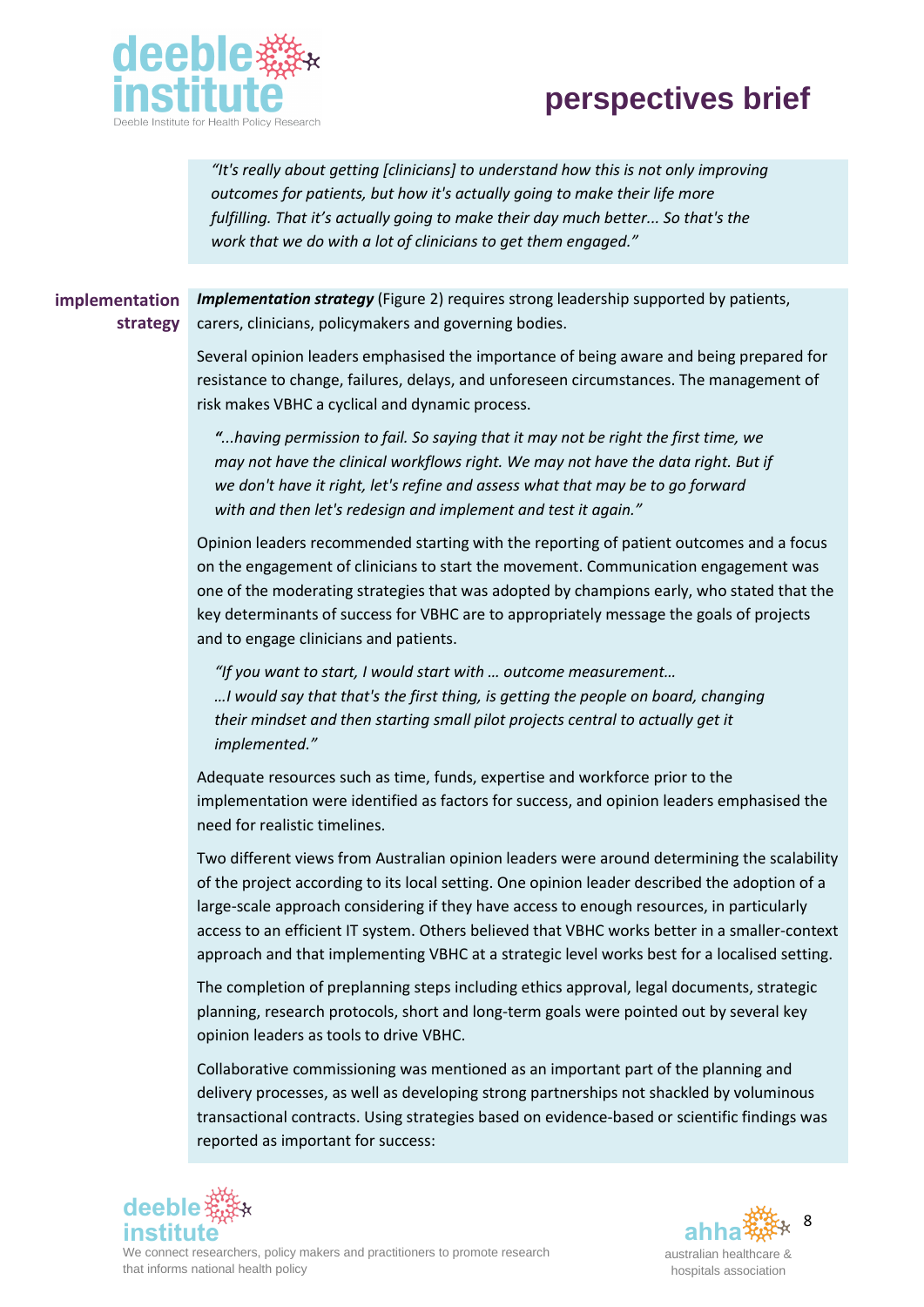

*"We've been using implementation science methodology, Plan Do Check Act Cycles to be able to go: is this working yet?"*

*"In terms of being pragmatic about it, we looked at where the evidence was strongest"*

Opinion leaders from an Australian jurisdiction refocusing towards VBHC indicated that a mix of top-down and bottom-up approaches are needed in the process. They clarified that the bottom-up approach has a role in message dispersal and buy-ins, but the top-down approach has a role in team engagement by demonstrating that upper management supports participants' goals in VBHC and can act as an enabler of VBHC by aligning policies, reforms, and payments into the VBHC system.

*"If I don't set aside this time, if the leader doesn't say that it's an important meeting, then it will be probably [be] very difficult because people will feel that, oh, I should rather be taking care of patients and not focussing on [system approaches for] improving patients' [outcomes]"*

**strategies for successful VBHC implementation**

The interviews with key health leaders suggest that successful VBHC implementation require a well-planned map lining up the various components to pull together towards a stepped implementation across a health system, allowing stakeholders the opportunity to appreciate the need for a significant change to existing systems.

This strategy includes the development of appropriate data and ICT systems that support new methods and innovations embedding real-time co-designed and co-produced individual patient care journeys, payment packaging and outcome assessment. Opinion leaders highlighted the significant limitations of current evidence-informed decision support methods.

The goal is a dynamic-learning system of care that draws on the journeys of previous patients to improve practice for those starting new journeys. Such an improvement in the value equation (Figure 3) brings prediction, adaptation and care bundling choice into the elements driving optimised and high value.

These advances in thinking around VBHC requires patients, clinicians, researchers, policymakers, planners and funders working together with a common purpose and vision; creating a collaborative approach that addresses diversity in packaging care between individuals and over time. It is much more than co-ordinating or integrating care – it is a whole of system shift shaped by patients.

Practical steps and actions for implementing VBHC should include creating networks or communities of practice to encourage solidification of approaches and testing of frameworks and methods.



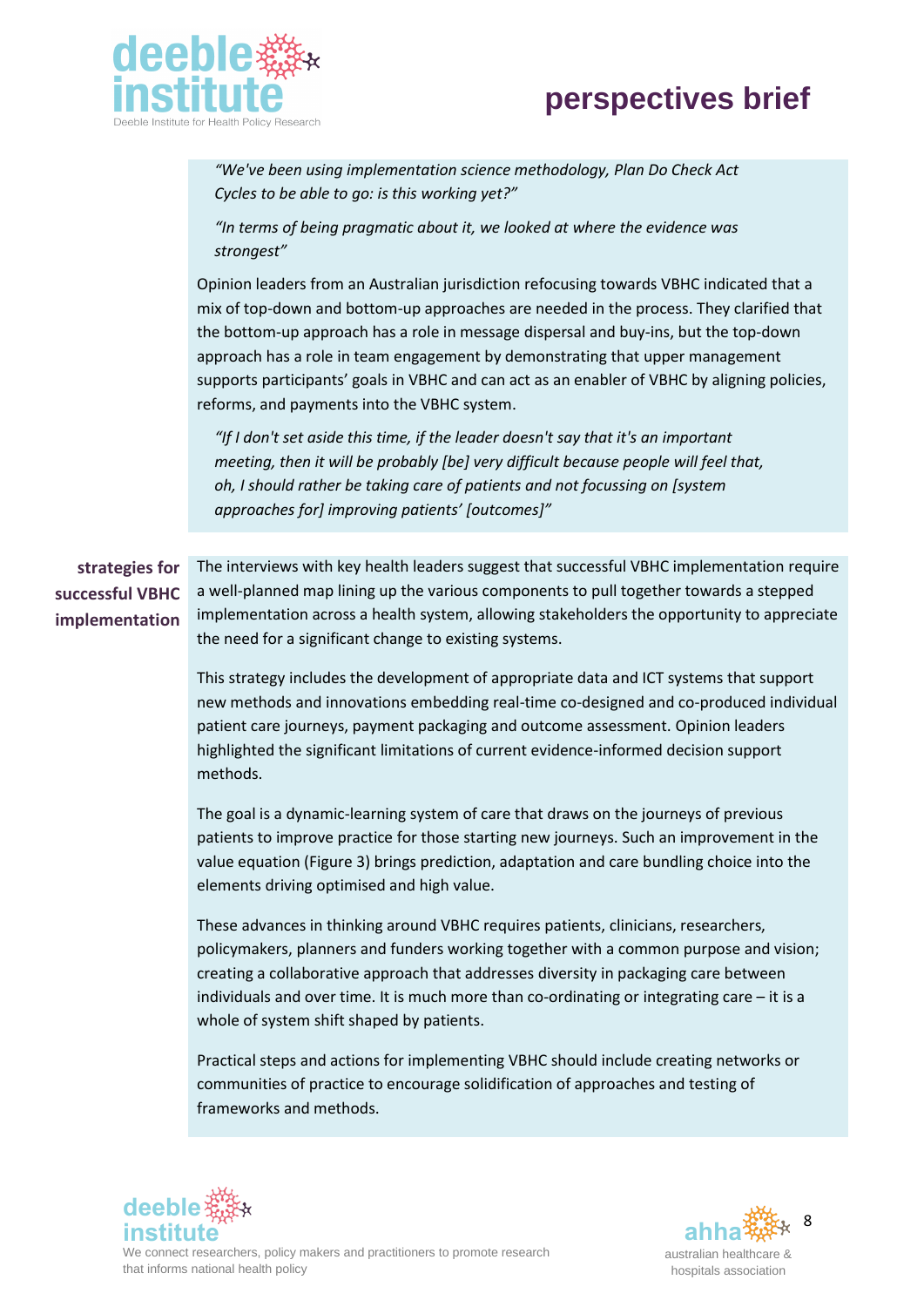

Stakeholders have the power to stimulate interest, but it is up to health leaders to manage risk and provide adequate resources. This involves potentially investing in areas fully engaged in the vision early on, to bring 'the whole system along with them' [[11,](#page-16-8)32].

The role of communication was not prominent in the literature but was a clear moderating success factor.

Key opinion leaders shed light on the complexities of communication both with the general public, clinicians and with different levels of the health system, suggesting that communication should be conducted with its own comprehensive strategy.

The principle of dynamic learning with informed prediction and choice drives the transformation of culture, while innovation supports advancing practice improvement and funding models leading to co-designed health outcomes. Success is going to take trialling of ideas with the expectation that some approaches will fail before finding a way forward.

Consequently, political, bureaucratic, patient and clinical 'buy-in' have the best chance of aligning through demonstration and targeted implementation enhanced by a clear communication strategy and clinical leadership engagement.

Scaling to a whole-health-system implementation requires establishing extensive governance and risk management processes, as well as collaborative commissioning arrangements which empower stakeholders to deliver based on well-defined needs, inputs, activities, outputs and outcomes [\[19,](#page-16-8) [26\]](#page-17-3).

Based on the opinions of the key health leaders interviewed for this study, a strategic roadmap to support VBHC success was developed, and is outlined below (Figure 4).



**Figure 4:** Strategic Roadmap to VBHC implementation

For completeness, organisational, strategic and service plans and their associated policies should consider incorporating these themes into their VBHC roadmap.



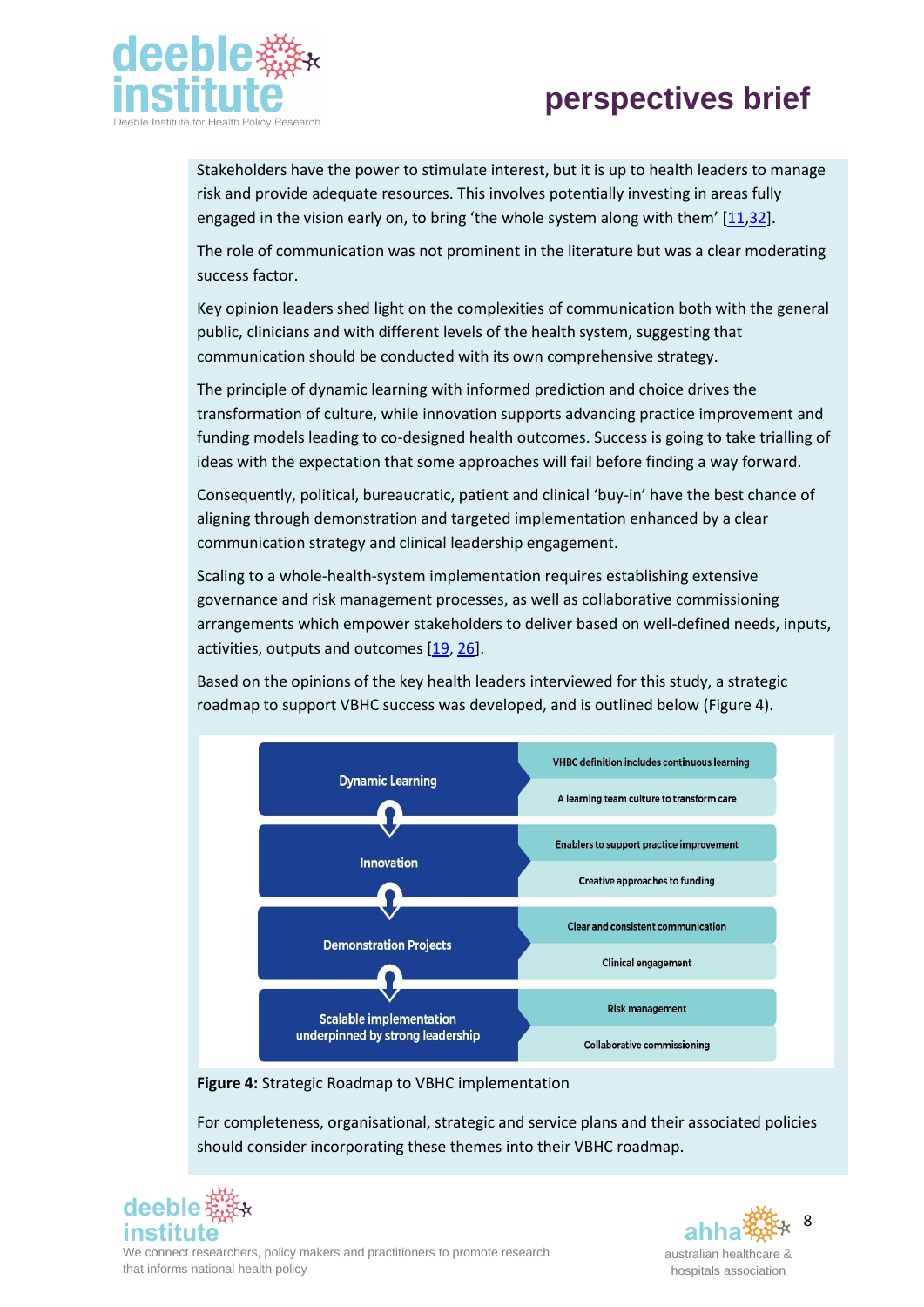

#### **acknowledgments**

Sincere thank you to the international opinion leaders and champions that contributed to this project. Their willingness to freely give their time and knowledge to the team was exceptional and has resulted in advancing our cause. The ACT Health Directorate Vacation Student Scholarship Program supported the students involved in the project, with sponsors from the ACT Health Directorate's Population Health Division, the Office of Mental Health and Well-being and Centre for Health and Medical Research. A final thank you to the Australian Healthcare and Hospitals Association for editorial comments and publication.

#### **references**

- 1. Woolcock K. (2019). Deeble Institute Issues Brief No. 31: Value Based Health Care: Setting the scene for Australia. Canberra; *Australian Healthcare and Hospitals Association*. Viewed 15 September 2020: [https://ahha.asn.au/publication/health-policy-issue-briefs/deeble](about:blank)[issues-brief-no-31-value-based-health-care-setting](about:blank)
- <span id="page-15-0"></span>2. van der Nat P, van Veghel D, Daeter E, Crijns H, Koolen J, Houterman S, Soliman M, de Mol B. and Meetbaar Beter Study Group. (2020). Insights on value-based healthcare implementation from Dutch heart care, *International Journal of Healthcare Management*, 13(3): 189-192.
- 3. Nilsson K, Baathe F, Andersson AE, Wikstrom E and Sandoff M. (2017). Experiences from implementing value-based healthcare at a Swedish University Hospital - a longitudinal interview study. *BMC Health Services Research*, 17(1):169.
- 4. Chipman A and Koehring M. (2019). Value-Based healthcare in Sweden: Reaching the next level. *The Economist Intelligence Unit.* Viewed 15 September 2020[: http://eiuperspectives](about:blank)[stage.economist.com/sites/default/files/value](about:blank)[basedhealthcareinswedenreachingthenextlevel.pdf](about:blank)
- 5. Ed. Koehring M. (2016). Value-based healthcare in the UK: A system of trial and error*. The Economist Intelligence Unit.* Viewed 15 September 2020: [https://eiuperspectives.economist.com/sites/default/files/ValuebasedhealthcareUK\\_0.pdf](about:blank)
- <span id="page-15-1"></span>6. Shadbolt B, McCallum J and Bourne M. (1998) Hospital outcomes management: The Care Continuum and Health Outcomes Project. *Australian Health Review.* 21(3):150-167.
- <span id="page-15-2"></span>7. Shadbolt B, Wang R and Craft P. (2004). Moving to an Online Framework for Knowledge-Driven Healthcare. In book: *Creating knowledge-based healthcare organizations.* Eds Wickramasinghe N, Gupta J and Sharma S.
- <span id="page-15-3"></span>8. James B. (2003). Implementing practice guidelines through clinical quality improvement. *Frontiers of health services management*. 10 (1):3-37.



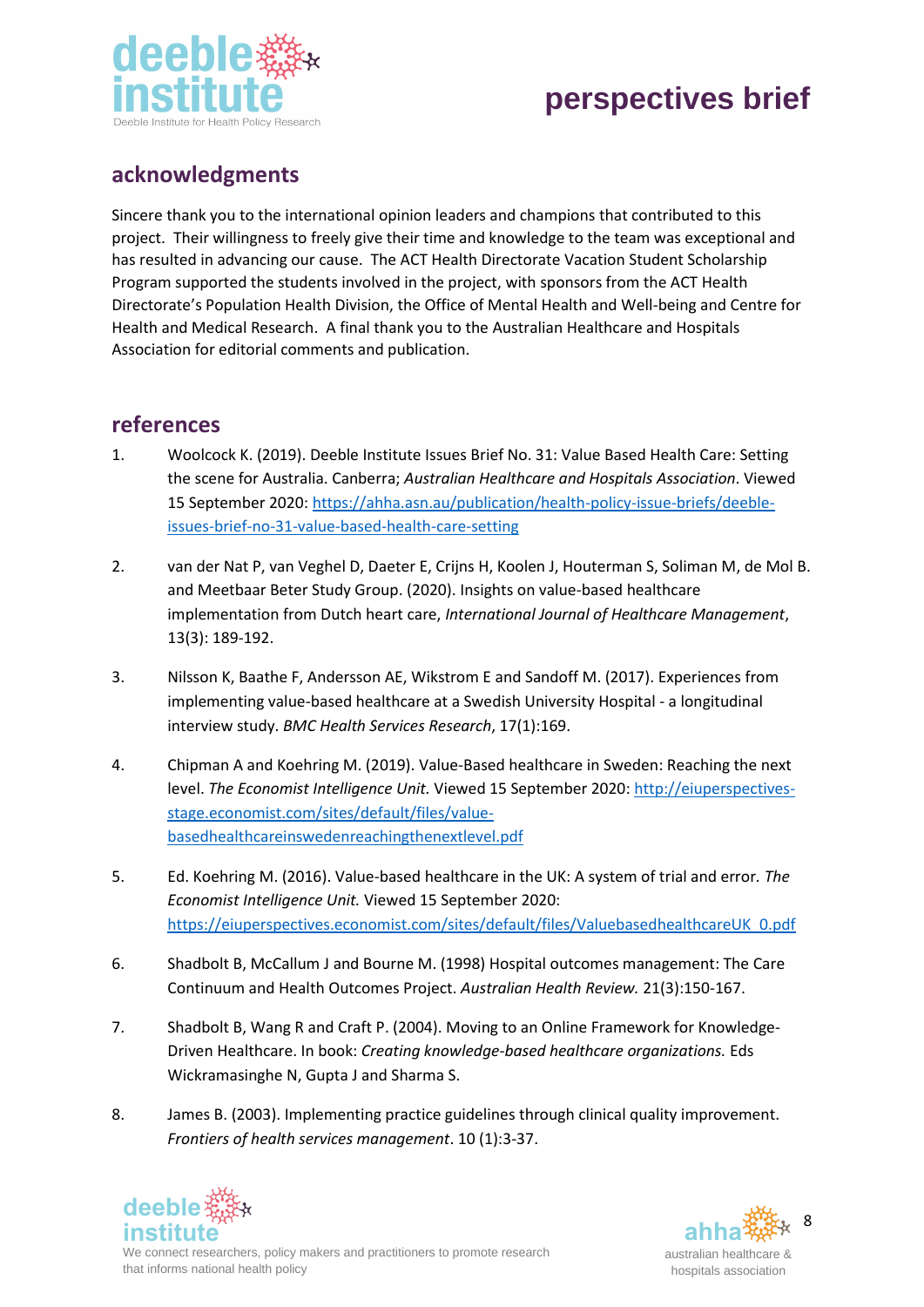

<span id="page-16-0"></span>9. Marcus D. (1999). Coordinating Care in an Uncoordinated Health System: The Development and Implementation of Coordinated Care Trials in Australia. *Parliament of Australia*. View 15 September 2020:

[https://www.aph.gov.au/About\\_Parliament/Parliamentary\\_Departments/Parliamentary\\_Lib](about:blank) [rary/Publications\\_Archive/CIB/cib9899/99CIB11](about:blank)

- <span id="page-16-1"></span>10. Esterman A and Ben-Tovim DI. (2002). The Australian coordinated care trials: success or failure? The second round of trials may provide more answers. *The Medical Journal of Australia*. 177 (9):469-470.
- <span id="page-16-2"></span>11. Koff E and Lyons N. (2020). Implementing value-based health care at scale: the NSW experience. *The Medical Journal of Australia*. 212 (3):104-106.e
- <span id="page-16-3"></span>12. Rosenstein A. (2015). Strategies to Enhance Physician Engagement. *Journal of Medical Practice Management*. 31:113-116.
- <span id="page-16-4"></span>13. Dawda P. (2016). Primary health networks and leadership for quality improvement. *Australasian Medical Journal.* 9 (4):71-75.
- <span id="page-16-5"></span>14. Gordon R, Burrill S and Chang C. (2018). Volume to value based healthcare: Physicians are willing to manage cost but lack data and tools. *Deloitte Center for Health Solutions.* Viewed 15 September 2020: [https://www2.deloitte.com/content/dam/insights/us/articles/4628\\_Volume-to-value](about:blank)[based-care/DI\\_Volume-to-value-based-care.pdf](about:blank)
- 15. Morris M, Abrams K, Elsner N and Gerhardt W. (2016). Practicing value-based care: What do doctors need? *Deloitte Center for Health Solutions*. Viewed 15 September 2020: [https://www2.deloitte.com/content/dam/insights/us/articles/3140\\_Practicing-value-based](about:blank)[care/DUP\\_Practicing-value-based-care.pdf](about:blank)
- 16. Jorm C. (2016). Clinician engagement: Scoping paper. *Health Victoria*. Viewed 15 September 2020[: https://www2.health.vic.gov.au/about/publications/policiesandguidelines/clinical](about:blank)[engagement-scoping-paper](about:blank)
- <span id="page-16-6"></span>17. Porter M and Lee T. (2013). The Strategy That Will Fix Health Care. *Harvard Business Review*. Viewed 15 September 2020: [https://hbr.org/2013/10/the-strategy-that-will-fix-health-care](about:blank)
- <span id="page-16-7"></span>18. Dental Health Services Victoria Value Based Health Care Framework. (2019). *Dental Health Services Victoria*. Viewed 15 September 2020: [https://www.dhsv.org.au/\\_\\_data/assets/pdf\\_file/0014/103505/VBHC-Framework-July-19-](about:blank) [081019.pdf](about:blank)
- <span id="page-16-8"></span>19. Continuous Improvement in Cancer Care (2019). Implementation of research to measure patient outcomes- bouquets and brickbats. Viewed 15 September 2020: [https://static1.squarespace.com/static/5a1f7fb949fc2b2a67a22fb5/t/5dfabc223b6e8710da](about:blank) [6b7ad7/1576713259365/2019-8-5+Bouquets+and+Brickbats.pdf](about:blank)



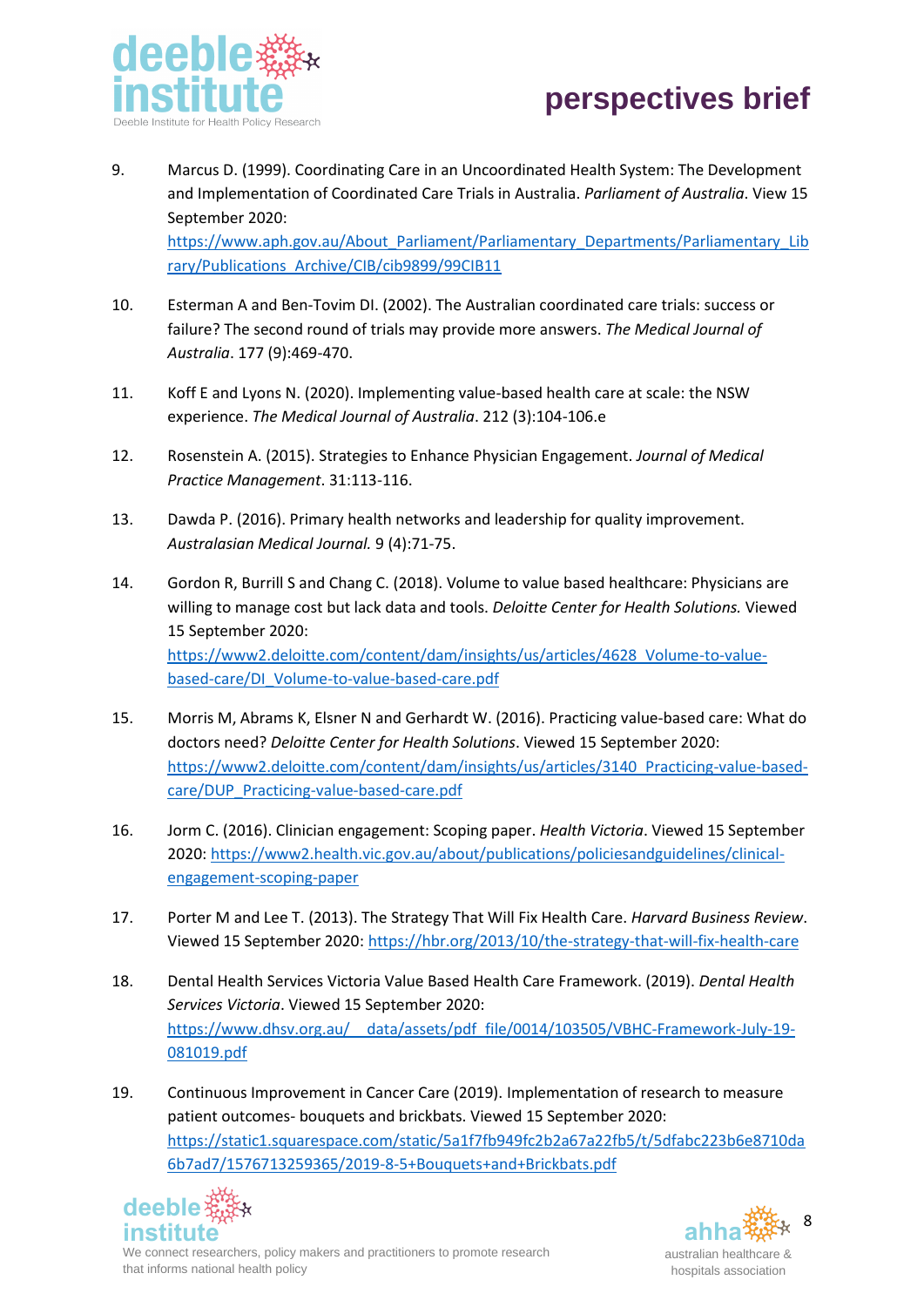

- <span id="page-17-0"></span>20. Colldén C and Hellström A. (2018). Value-based healthcare translated: a complementary view of implementation. *BMC Health Services Research*.18 (1):681.
- <span id="page-17-1"></span>21. Andersson A, Bååthe F, Wikström E and Nilsson K. (2015). Understanding value-based healthcare – an interview study with project team members at a Swedish university hospital. *Journal of Hospital Administration.* 4: 64-72.
- 22. Saunders C. (2019). Towards value-based healthcare modelling an answer for cancer care delivery. *Australian Health Review*., 43 (2):121-122.
- 23. Pollock R. (2008). Value-based health care: the MD Anderson experience. *Annals of surgery.*  248 (4):510-516.
- 24. Damberg C, Sorbero M, Lovejoy S, Martsolf G, Raaen L and Mandel D.(2014). Measuring Success in Health Care Value-Based Purchasing Programs: Findings from an Environmental Scan, Literature Review, and Expert Panel Discussions. *Rand Health Q*. 4(3): 9.
- 25. Schweitzer M, Doane R, Champlin G and Damore J. (2018). Success in the new value-based healthcare world: Integration of important clinical and financial models. *Management in Healthcare.* 3 (2):113-131.
- <span id="page-17-3"></span>26. Seshamani M and Sen A. (2018). Issues Brief: Moving Toward High-Value Health Care: Integrating Delivery System Reform into 2020 Policy Proposals. *The Commonwealth Fund.* Viewed 15 September 2020: [https://www.commonwealthfund.org/publications/issue](about:blank)[briefs/2018/nov/high-value-care-delivery-system-reform-2020](about:blank)
- 27. Elf M, Flink M, Nilsson M, Tistad M, von Koch L and Ytterberg C. (2017) The case of valuebased healthcare for people living with complex long-term conditions. *BMC Health Services Research.* 17 (1):24-24.
- 28. Braun V and Clarke V. (2006). Using thematic analysis in psychology. *Qualitative Research in Psychology*. 3 (2):77-101.
- <span id="page-17-2"></span>29. Porter M and Teisberg E. (2006). Redefining health care: creating value-based competition on results. *Harvard Business School*. Viewed 15 September 2020: [https://www.hbs.edu/faculty/Publication%20Files/20060502%20NACDS%20-](about:blank) [%20Final%2005012006%20for%20On%20Point\\_db5ede1d-3d06-41f0-85e3](about:blank) [c11658534a63.pdf](about:blank)
- 30. Saranummi, N. (2009). In the Spotlight: Health information systems: PHR and value based healthcare. *IEEE Reviews in Biomedical Engineering.* 2: 15-17.
- 31. Zarora R, Jani R, MacMillan F, Pham A, Dench A and Simmons D. (2020). Challenges to Introducing Integrated Diabetes Care to an Inner-Regional Area in South Western Sydney, Australia. *International Journal of Integrated Care*. 20 (2):6